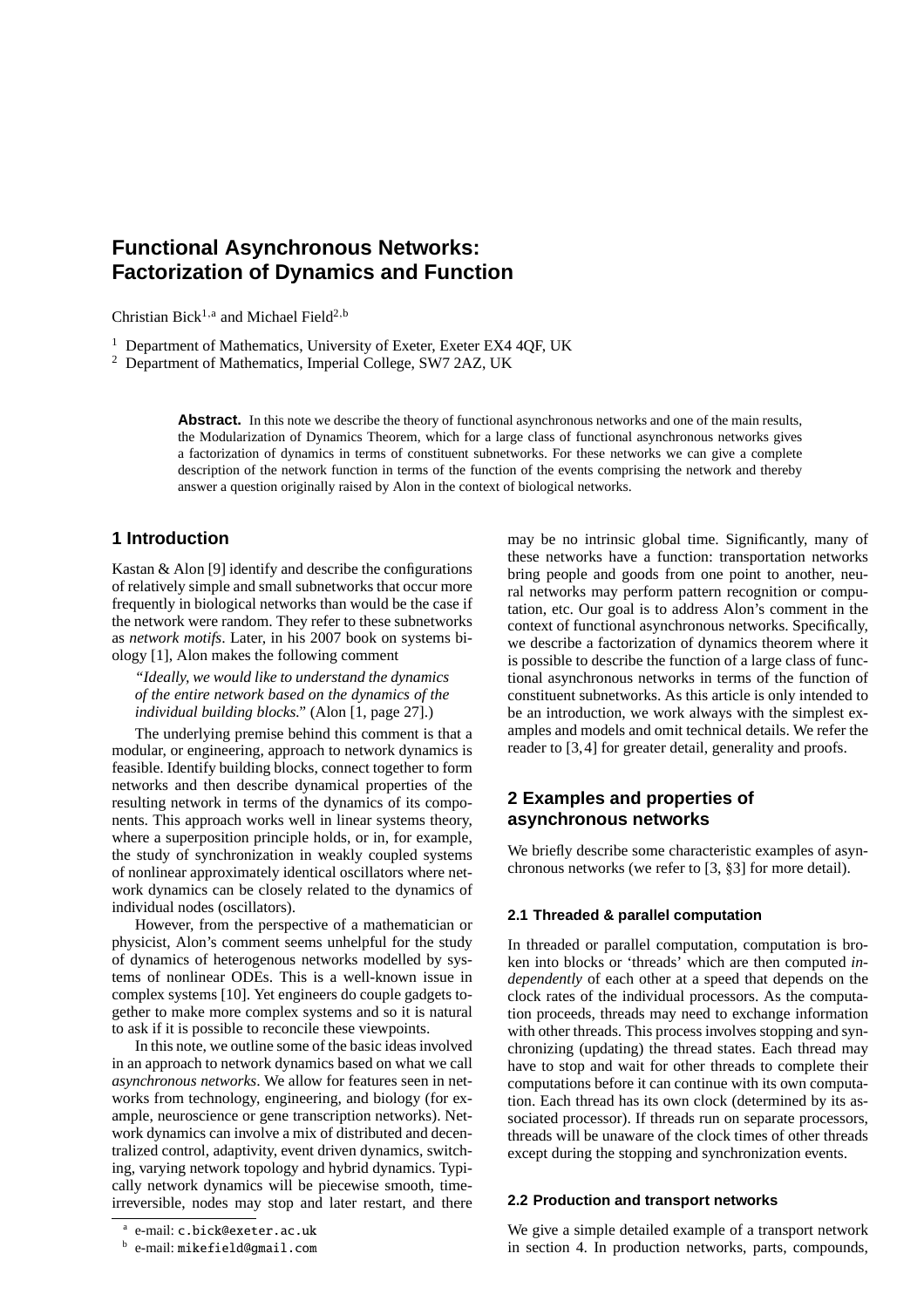etc. are repeatedly built and combined as part of a production process leading to the desired item (for example, a car or protein). In particular, there is variation in both connection structure, typically intermittent, and in the set of nodes (nodes may be combined or decomposed).

### **2.3 Power grid models**

A power grid consists of a network of various types of generators and loads connected by transmission lines. A microgrid is a local network, capable of existing independently of the main power grid, and typically powered by renewable energy sources (for example, solar or wind power). Critical questions involve the stability of the power grid in case of loss of a transmission line or generator (variation in network structure), and control and stability issues related to combining and separation (islanding) of a large set of microgrids from the main power grid.

#### **2.4 Thresholds, spiking models and adaptation**

Many mathematical models from engineering and biology incorporate thresholds. For networks, when a node attains a threshold, there are often changes (addition, deletion, weights) in connections to another nodes. For networks of neurons, reaching a threshold can result in a neuron firing (spiking) and short term connections to other neurons (for transmission of the spike). For learning mechanisms, such as Spike-Timing Dependent Plasticity (STDP) [7] relative timings (the order of firing) are crucial [8,5,11] and so each neuron, or connection between a pair of neurons, comes with a 'local clock' that governs the adaptation in STDP. In general, networks with thresholds, spiking and adaptation provide characteristic examples of asynchronous networks where dynamics is piecewise smooth and hybrid – a mix of continuous and discrete dynamics.

#### **2.5 Properties of asynchronous networks**

We summarize some of the characteristic features of asynchronous networks as revealed in the examples above.

- 1. Variable network structure and dependencies between nodes. Changes depend on the state of the system or are given by a stochastic process.
- 2. Synchronization events associated with stopping or waiting states of nodes.
- 3. Order of events may depend on the initialization of the system or stochastic effects.
- 4. Dynamics is only piecewise smooth and there may be a mix of continuous and discrete dynamics.
- 5. Aspects involving function, adaptation and control.
- 6. Evolution only defined for forward time systems are not time reversible.

## **3 Asynchronous networks: formalism**

We use the notational conventions that  $\mathbf{k} = \{1, \dots, k\}$  and **k**<sup>•</sup> = **k** ∪ {0},  $k \in \mathbb{N}$ . Let  $\mathbb{R}_+ = \{x \in \mathbb{R} \mid x > 0\}$ .

Assume given a network with  $k$  nodes,  $N_1, \ldots, N_k$ . Suppose that  $N_i$  has associated phase space  $M_i$ ,  $i \in \mathbf{k}$ . Set

 $\mathbf{M} = \prod_{i \in \mathbf{k}} M_i$  – the network phase space. A vector field **f** on **M** is a *network vector field*.

Stopping, waiting, and synchronization are a feature of asynchronous networks. If nodes are stopped or partially stopped, node dynamics will be constrained to subsets of node phase space. We codify this situation by introducing a *constraining node N*<sup>0</sup> that, when connected to *N<sup>i</sup>* , implies that dynamics on  $N_i$  is constrained. Set  $N = \{N_0, \ldots, N_k\}.$ 

#### **3.1 Connection structures; admissible vector fields**

Interactions between distinct nodes in the network are given by the network graph. Connections  $N_i \rightarrow N_i$  encode *dependencies* if  $i, j \in \mathbf{k}$ , and *constraints* if  $j = 0, i \in \mathbf{k}$ .

A *connection structure* α is a directed network graph on the nodes N such that for all  $i \in \mathbf{k}$ ,  $j \in \mathbf{k}^{\bullet}$ ,  $i \neq j$ , there is at most one directed connection  $N_j \rightarrow N_i$ . We do not allow self-loops or connections to the constraining node *N*0.

An  $\alpha$ -*admissible* vector field  $f^{\alpha}$  is a network vector field with dependencies given by  $\alpha$ . If  $N_i \rightarrow N_i \notin \alpha$ ,  $i \neq j$ , then  $f^{\alpha}$  does not depend on  $x_j \in M_j$  (and conversely, see [3, §2]).



Fig. 1. Construction structure on  $\{N_0, N_1, N_2, N_3, N_4\}$ .

Referring to figure 1, suppose  $f^{\alpha} = (f_1^{\alpha}, \dots, f_4^{\alpha})$  is  $\alpha$ admissible. For  $X = (x_1, x_2, x_3, x_4) \in M$ , we have

$$
f_1^{\alpha}(\mathbf{X}) = f_1(\mathbf{x}_1), f_2^{\alpha}(\mathbf{X}) = f_2(\mathbf{x}_2; \mathbf{x}_1)
$$

$$
f_3^{\alpha}(\mathbf{X}) = f_3(\mathbf{x}_3; \mathbf{x}_1, \mathbf{x}_2), \ f_4^{\alpha}(\mathbf{X}) = 0,
$$

where here we have assumed that the constraint  $N_0 \rightarrow N_4$ results in *N*<sup>4</sup> being stopped.

A *generalized connection structure* A is a (nonempty) set of connection structures on N.

An A-structure F is a set  $\mathcal{F} = \{ \mathbf{f}^{\alpha} \mid \alpha \in \mathcal{A} \}$  of network vector fields such that each  $f^{\alpha} \in \mathcal{F}$  is  $\alpha$ -admissible.

#### **3.2 The event map and asynchronous networks**

Suppose that  $\mathcal A$  is a generalized connection structure and  $\mathcal F$  is an  $\mathcal A$ -structure.

Interactions between nodes in asynchronous networks may be state dependent or change over time (stochastically). Here we only consider state dependence.

We handle interactions and constraints using an *event*  $map \& \colon M \rightarrow \mathcal{A}.$ 

The quadruple  $\mathfrak{N} = (N, \mathcal{A}, \mathcal{F}, \mathcal{E})$  defines an *asynchronous network*. Dynamics on  $\mathfrak N$  is given by the state dependent network vector field  $\mathcal F$  defined by

$$
\mathbf{F}(\mathbf{X}) = \mathbf{f}^{\mathcal{E}(\mathbf{X})}(\mathbf{X}), \ \mathbf{X} \in \mathbf{M}.\tag{3.1}
$$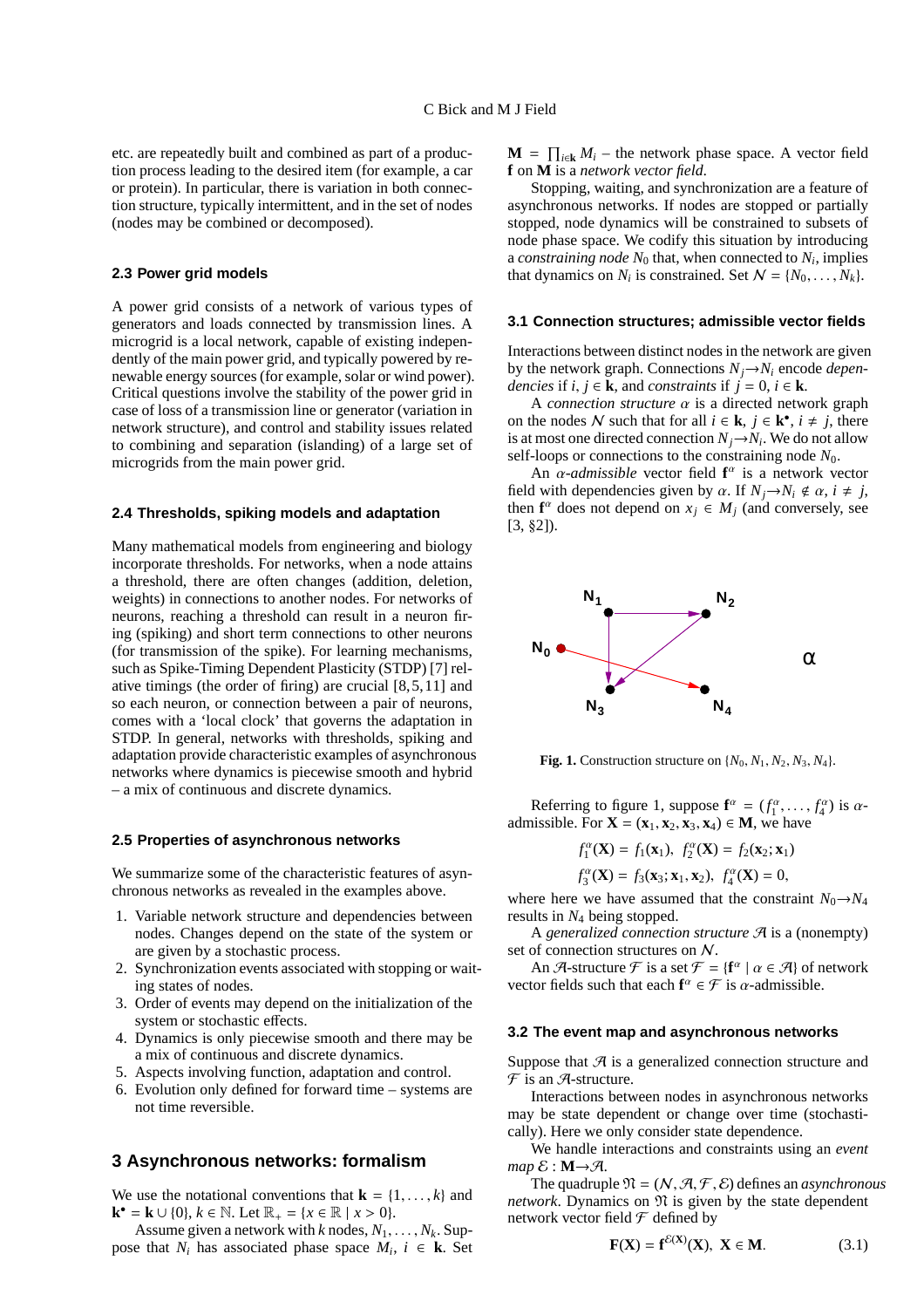*Remark 1* We refer to [3, §4.7] for the definition of an integral curve for (3.1) and note that the definition we use is different from that used in Filippov systems [6,2]. Under simple conditions on the event map [3, §§4.7, 4.8], it can be shown that if **M** is compact then for each  $X \in M$  there is a unique piecewise smooth integral curve  $\Phi_{\mathbf{X}} : [0, \infty) \to \mathbf{M}$ with initial condition **X** and corresponding semiflow  $\Phi$ :  $M \times \mathbb{R}_+ \rightarrow M$ . In general,  $\Phi$  will not be continuous as a function of  $X \in M$ .

# **4 A simple transport example**



**Fig. 2.** A single track railway line with a passing loop.

We consider a single track railway line joining stations marked  $S_1$ ,  $S_2$  in figure 2. Suppose there is a passing loop at *L*. Trains, marked  $T_1$  and  $T_2$  in figure 2, start from stations  $S_1$  and  $S_2$  respectively and proceed towards the opposite station. There is no central control or communication between the train drivers except when both trains are in the passing loop. We further assume that both drivers are running a nonlinear oscillator. When a train enters the passing loop it stops. When both trains are in the passing loop, the drivers cross couple their nonlinear oscillators. In order for a train to leave the passing loop, two conditions must be satisfied.

- 1. Both trains must be in the passing loop.
- 2. The two nonlinear oscillators must be phase synchronized to within  $\varepsilon$  where  $0 < \varepsilon \ll \pi$ .

We model this setup using an asynchronous network with two nodes – corresponding to the two trains. The phase space for train  $T_i$  will be  $M_i = [-a, b] \times \mathbb{T}$ ,  $i \in 2 \mathbb{T} =$  $\mathbb{R}/2\pi\mathbb{Z}$ ), where the interval  $[-a, b]$  models the line joining *S*<sup>1</sup> to *S*<sup>2</sup>, *S*<sup>1</sup> has coordinate −*a* < 0, *S*<sup>2</sup> has coordinate  $b > 0$ , The passing loop *L* will be at  $x = 0$ , and T will be the phase space for the nonlinear oscillator.

Assume train motion given by  $V_1$ ,  $V_2$  where  $V_1(x)$  $0 > V_2(x)$   $x \in [-a, b]$ . Note that neither  $V_1$  or  $V_2$  can be zero anywhere on [−*a*, *b*] otherwise the trains will never both reach their destination stations in finite time.

We define four connection structures.

 $\alpha_i = N_0 \rightarrow N_i$ ,  $i \in \mathbf{2}$  ( $T_i$  stopped)  $\beta = N_0 \rightarrow N_1 \leftrightarrow N_2 \leftarrow N_0$ (stopped & cross coupled)  $\varnothing$  = Empty connection structure

Let  $\mathcal{A} = {\alpha_1, \alpha_2, \beta, \emptyset}$  be the associated generalized connection structure.

Model the uncoupled oscillator dynamics for train *T<sup>i</sup>* by  $\dot{\theta}_i = \omega$ , where  $\omega > 0$ , and the coupled dynamics by the Kuramoto phase oscillator system

$$
\dot{\theta}_1 = \omega + \sin(\theta_2 - \theta_1)
$$
  

$$
\dot{\theta}_2 = \omega + \sin(\theta_1 - \theta_2)
$$

It remains to define the admissible vector fields and event map that give the required dynamics for this example. As admissible vector fields (on  $([-a, b] \times \mathbb{T})^2$ ) we take

$$
\mathbf{f}^{\emptyset} = ((V_1, g), (V_2, g)),
$$
  
\n
$$
\mathbf{f}^{\alpha_1} = ((0, g), (V_2, g)), (T_1 \text{ stopped}, T_2 \text{ running})
$$
  
\n
$$
\mathbf{f}^{\alpha_2} = ((V_1, g), (0, g)), (T_2 \text{ stopped}, T_1 \text{ running})
$$
  
\n
$$
\mathbf{f}^{\beta} = ((0, G_1), (0, G_2)), (T_1, T_2 \text{ stopped & cross coupled})
$$

We define the event map by

$$
\mathcal{E}(\mathbf{X}, \theta) = \alpha_1, \ x_1 = 0, x_2 > 0
$$
  
=  $\alpha_2, \ x_1 < 0, x_2 = 0$   
=  $\beta, \ x_1 = x_2 = 0, |\theta_1 - \theta_2| > \varepsilon$   
= 0, otherwise

Finally, dynamics are given by the network vector field

$$
F(\mathbf{X}, \theta) = \mathbf{f}^{\mathcal{E}(\mathbf{X}, \theta)}(\mathbf{X}, \theta).
$$
 (4.2)

We leave it as an easy exercise for the reader to check that if  $T_i$  is initialized at  $(x_i(0), \theta_i(0)) \in [-a, b] \times \mathbb{T}$ ,  $i \in \mathbf{2}$ , where  $x_1(0) \leq 0 \leq x_2(0)$ , then (4.2) has a well defined integral curve  $\varphi : \mathbb{R}_+ \to (-a, b] \times \mathbb{T})^2$ , with specified initial condition, that gives the correct dynamics for the passing loop problem.

*Remark 2* The passing loop gives an example of a simple *functional* asynchronous network. The function is for the trains to go from one station to the opposite station in finite time. Observe that for this example there is the possibility of a *dynamical deadlock*: if the trains start at the same time and if  $\theta_1(0) = \theta_2(0) + \pi$ , then the coupled phase oscillators will never phase synchronize –  $\theta_1(t) = \theta_2(t) + \pi$  for all  $t \in \mathbb{R}_+$  – and so the trains will never exit the passing loop. We refer to [4, §§2,3] for more details on deadlocks in functional asynchronous networks.

# **5 Functional asynchronous networks**

We follow the notational conventions of section 3 and let  $\mathfrak{N} = (N, \mathcal{A}, \mathcal{F}, \mathcal{E})$  denote an asynchronous network. We assume that  $\mathfrak N$  has associated semiflow

$$
\Phi=(\Phi_1,\ldots,\Phi_k): \mathbf{M}\times\mathbb{R}_+\to\mathbf{M}.
$$

Suppose that we are given *initialization* and *termination* sets I, F ⊂ **M** where

$$
\mathbb{I} = \prod_{i \in \mathbf{k}} \mathbb{I}_i, \quad \mathbb{F} = \prod_{i \in \mathbf{k}} \mathbb{F}_i,
$$

Typically,  $\mathbb{I}_i$ ,  $\mathbb{F}_i \subset M_i$  will be closed disjoint hypersurfaces that separate  $M_i$  into three connected components,  $i \in \mathbf{k}$ . That is,  $M_i = M_i^- \cup M_i^0 \cup M_i^+$  where  $M_i^- \cap M_i^+ = \emptyset$  and

$$
M_i^- \cap M_i^0 = \partial M_i^- = \mathbb{I}_i, \quad M_i^0 \cap M_i^+ = \partial M_i^+ = \mathbb{F}_i
$$

.

.

We call  $N = (\mathfrak{N}, \mathbb{I}, \mathbb{F})$  a *functional asynchronous network*. The network function is getting from  $\mathbb I$  to  $\mathbb F$  and is expressed by the transition and timing functions

$$
G_0: \mathcal{D} \subset \mathbb{I} \rightarrow \mathbb{F}, \quad \mathbf{S}: \mathcal{D} \subset \mathbb{I} \rightarrow \mathbb{R}^k_+
$$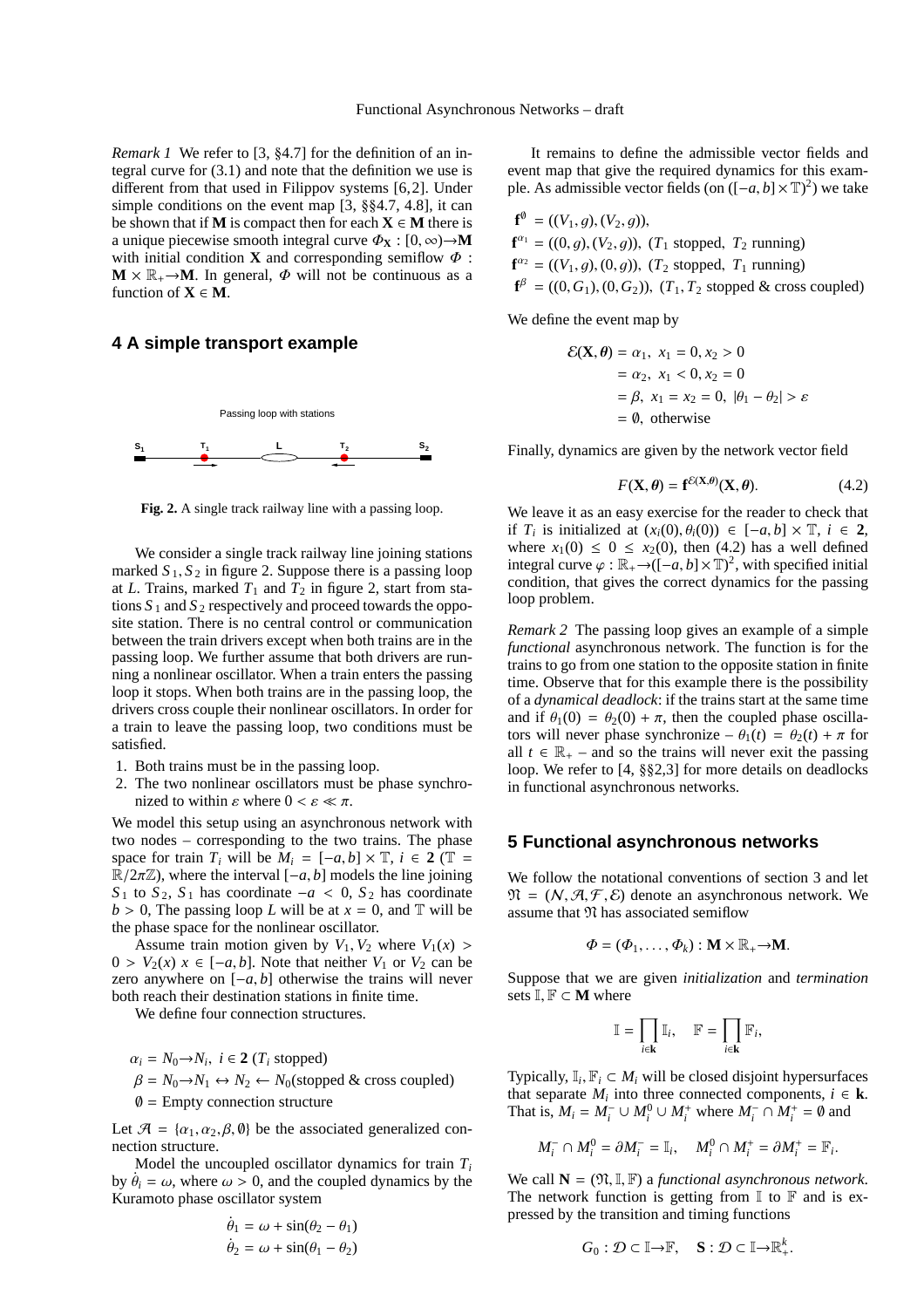That is, if  $X \in \mathcal{D}$ , then for all  $i \in \mathbf{k}$  there exists  $S_i \in \mathbb{R}_+^k$ such that

$$
\Phi_i(\mathbf{X}, S_i) \in \mathbb{F}_i, \quad \Phi_i(\mathbf{X}, t) \notin \mathbb{F}_i, t < S_i, \mathbf{S}(\mathbf{X}) = (S_1, \dots, S_k),
$$

*Example 1* For the passing loop example discussed in the previous section, we take  $\mathbb{I}_1 = \dot{M}_1^- = \dot{M}_2^+ = \mathbb{F}_2 = \{-a\} \times \mathbb{T}$ ,  $\mathbb{F}_1 = M_1^+ = M_2^+ = \mathbb{I}_2 = \{b\} \times \mathbb{T}$ . In this case, there is the implicit assumption that trains stop when they reach their termination set. Equally well, we could take  $M_i = \mathbb{R} \times \mathbb{T}$ so that  $M_1^- = (-\infty, a] \times \mathbb{T}$  etc. (see also [4, §3]). Finally, observe that  $D = \{ ((-a, \theta_1), (b, \theta_2)) | |\theta_1 - \theta_2| \neq \pi \}.$ 

More generally, we allow for general initialization times and define generalized transition and timing functions

 $G: \widehat{\mathcal{D}} \subset \mathbb{I} \times \mathbb{R}^k_+ \rightarrow \mathbb{F}, \quad \widehat{\mathbf{S}}: \widehat{\mathcal{D}} \subset \mathbb{I} \times \mathbb{R}^k_+ \rightarrow \mathbb{R}^k_+.$ 

We refer to [4, §3.4] for details. For our main result, it is required that the network has a generalized transition and timing functions with  $\widehat{\mathcal{D}} = \mathbb{I} \times \mathbb{R}^k_+$ .

### **5.1 Functional networks built from events**

In figure 3 we show a nine node functional asynchronous network that is built from the eight "events"  $P^a$ , ...,  $P^h$ .



**Fig. 3.** A spatiotemporal decomposition of a functional asynchronous network

The initialization and termination sets are indicated on the left and right sides of the figure respectively. The events signify regions of phase space where there can be (state dependent) interaction between nodes. For example, the event labelled  $P^g$  involves interaction between nodes  $N_6$ , *N*7, *N*8, and *N*9. Observe that there is only a partially ordered temporal structure on the events. Thus, the event **P** g must occur after  $P^f$  but can occur before or after event  $P^h$ .

#### **5.2 Building blocks**

In figure 4 we represent a basic building block with the same number of inputs and outputs.

The initialization sets are represented by the symbols ◦, termination sets by •. Interaction between nodes occurs only in the event region denoted by the rectangle. Outside of the event region, nodes evolve independently. More generally, we can allow for different number of inputs and outputs: nodes may merge or split.

Our immediate aim is describe some basic operations that we can define on functional asynchronous networks that allow us enable us to find a (maximal) decomposition of a functional asynchronous network into the form shown in figure 3.



**Fig. 4.** Dynamical/functional module

### **5.3 Operations on functional asynchronous networks**

If  $N^a = (\mathfrak{N}^a, \mathbb{I}^a, \mathbb{F}^a)$ ,  $a \in \mathbf{q}$ , are functional asynchronous networks with distinct node sets ( $\mathcal{N}^a \cap \mathcal{N}^b \subset \{N_0\}$ ,  $a \neq$ *b* ∈ **q**), define the *product*  $\prod_{a \in \mathbf{q}} \mathbf{N}^a$  to be the functional asynchronous network  $N = (\mathfrak{N}, \mathbb{I}, \mathbb{F})$ , where

$$
\mathbb{I} = \prod_{a \in \mathbf{q}} \mathbb{I}^a, \quad \mathbb{F} = \prod_{a \in \mathbf{q}} \mathbb{F}^a
$$

and  $\mathfrak{N} = \prod_{a \in \mathbf{q}} \mathfrak{N}^a$  is defined in the obvious way to be the asynchronous network with node set  $N = \bigcup_{a \in \mathbf{q}} N^a$  (we refer to [3, §6] for details).

We say the *k*-node functional asynchronous network **N** =  $(\mathfrak{N}, \mathbb{I}, \mathbb{F})$  is *trivial* if **N** =  $\prod_{a \in \mathbf{k}} \mathbf{N}^a$  where each  $\mathbf{N}^a$  has exactly one node  $N_a$ . In particular, if **N** is trivial there are no interactions between nodes and no constraints.

Next let  $\mathfrak{N}^a = (\mathfrak{N}^a, \mathbb{I}, \mathbb{F})$ ,  $a \in \mathbf{q}$ , be a family of functional asynchronous networks with common initialization set, termination set and node set  $N = \{N_0, N_1, \ldots, N_k\}.$ Suppose that for each  $a \in \mathbf{a}$ , there exists  $\Sigma(a) \subset \mathbf{k}$  such that

- 1.  $\mathfrak{N}^a = \mathfrak{N}^a_1 \times \mathfrak{N}^a_2$  where  $\mathfrak{N}^a_1$  has node set  $\Sigma(a)$  and  $\mathfrak{N}^a_2$  is trivial.
- 2. If  $a \neq b$ ,  $\Sigma(a) \cap \Sigma(b) = \emptyset$ .

We define the *amalgamation*  $\mathfrak{N} = \sqcup_{a \in \mathbf{q}} \mathfrak{N}^a$  to be the functional asynchronous network ( $\prod_{a \in \mathbf{q}} \mathfrak{N}_1^a$ ) ×  $\mathfrak{N}_2$ , where  $\mathfrak{N}_2$  is the trivial network defined as the product of the common trivial factors in  $\mathfrak{N}_2^a$ ,  $a \in \mathbf{q}$ . Thus the node set of  $\mathfrak{N}_2$  will be **k**  $\setminus$  ∪<sub>*a*∈**q**</sub>Σ(*a*).



**Fig. 5.** Amalgamating two functional asynchronous networks.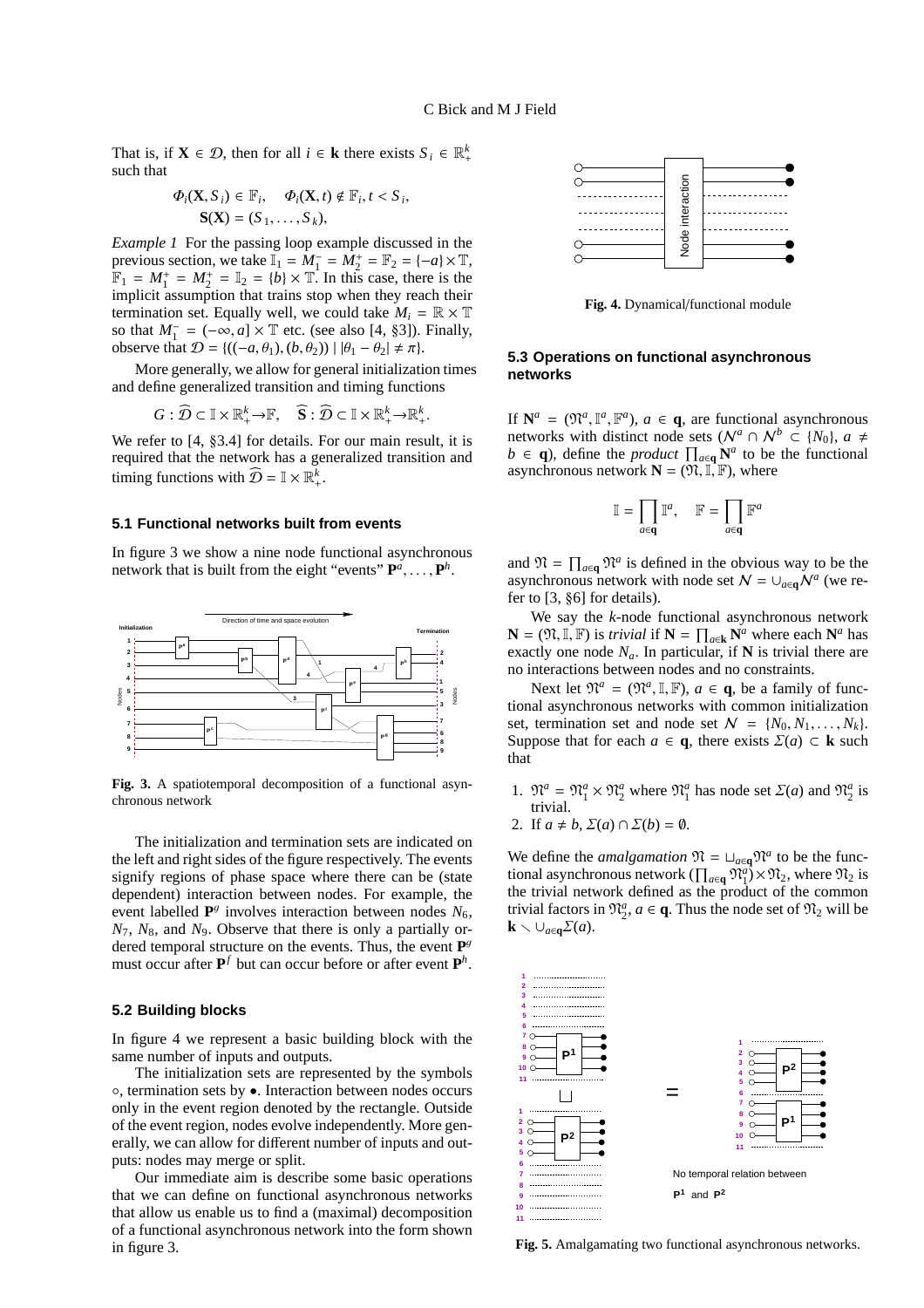Referring to figure 5, we have  $\Sigma(1) = \{7, 8, 9, 10\}$  and  $\Sigma(2) = \{2, 3, 4, 5\}$ . The amalgamation  $P = P<sup>1</sup> \sqcup P<sup>2</sup>$  is trivial when restricted to nodes  $\{N_1, N_6, N_{11}\}.$ 

Finally, we outline the operation of concatenation, referring the reader to [4, §4] for the details (most) we omit. Suppose that  $\mathfrak{N}^a = (\mathfrak{N}^a, \mathbb{I}^a, \mathbb{F}^a)$ ,  $a \in \mathbf{2}$ , are functional asynchronous networks with common node set. Assume that  $\mathbb{F}^1 = \mathbb{I}^2$ . The *concatenation*  $\mathbf{N} = (\mathfrak{N}, \mathbb{I}, \mathbb{F}) = \mathbf{N}^2 \diamond \mathbf{N}^1$  will be a temporal merging  $N^1$ ,  $N^2$ . We define

1. 
$$
\mathbb{I} = \mathbb{I}^1
$$
,  $\mathbb{F} = \mathbb{F}^2$ .  
\n2.  $\mathcal{A} = \{ \alpha_1 \vee \alpha_2 \mid \exists \mathbf{X} \in \mathbf{M}, \alpha_1 = \mathcal{E}^1(\mathbf{X}), \alpha_2 = \mathcal{E}^2(\mathbf{X}) \},$ 

where ∨ denote the join of the graphs. The definition of the set of admissible vector fields  $\mathcal F$  for  $\mathfrak N$  is trickier and requires additional conditions on  $N^1$ ,  $N^2$  – we refer to [4] for details. We define the event map by  $\mathcal{E}(\mathbf{X}) = \mathcal{E}^1(\mathbf{X}) \vee$  $\mathcal{E}^2(\mathbf{X}), \mathbf{X} \in \mathbf{M}$ . We refer to figure 6 for the operation of concatenation.



**Fig. 6.** Concatenating two functional asynchronous networks.

The concatenation  $N^2 \circ N^1$  has the important property that if  $N^a$  has generalized transition and timing functions  $G^a: \mathbb{I}^a \times \mathbb{R}_+^k \to \mathbb{F}^a$ ,  $\widehat{S}^a: \mathbb{I}^a \times \mathbb{R}_+^k \to \mathbb{R}_+^k$ ,  $a \in 2$ , then  $\mathbb{N}^2 \circ \mathbb{N}^1$ has generalized transition function *G* given by  $G(\mathbf{X}, \mathbf{T}) =$  $G^2(G^1(X, T), \hat{S}^1(X, T))$  [4, Corollary 4.15].

*Remark 3* We have deliberately avoided listing the detailed properties required of functional asynchronous networks in order to define amalgamations and concatenations. Briefly, apart from requiring the existence of generalized transition and timing functions, we require (1) the uncoupled vector vectors defining intrinsic dynamics of a node  $N_i$  to be transverse to  $\mathbb{I}_i$ ,  $\mathbb{F}_i$  and (2) a local product structure on the network. We refer to [4, §3] for the details.

# **6 Modularization of dynamics and function**

A functional asynchronous network is *primitive* if it cannot be written as a nontrivial amalgamation or concatenation.

**Theorem 1** *Under general conditions, a functional asynchronous network* **N** *has a unique (up to rearrangements) decomposition*

$$
\mathbf{N} = \mathbf{N}^q \diamond \ldots \diamond \mathbf{N}^1,
$$

*where*  $N^j = N^{j,1} \sqcup \ldots \sqcup N^{j,q(j)}$ ,  $j \in q$ *, and and each*  $N^{j,\ell}$  *is primitive.*

*The generalized transition function G for* **N** *can be expressed in terms of the generalized transition and timing functions*  $G^j$ ,  $\mathbf{\widehat{S}}_j$  *of*  $\mathbf{N}^j$  (*or*  $G^{j,\ell}$  *for*  $\mathbf{N}^{j,\ell}$ *) by:* 

$$
G(\mathbf{X}, \mathbf{T}) = G^{q}(\dots G^{2}(G^{1}(\mathbf{X}, \mathbf{T}), \mathbf{\widehat{S}}^{1}(\mathbf{X}, \mathbf{T}))\dots),
$$
  
\n
$$
\widehat{\mathbf{S}}(\mathbf{X}, \mathbf{T}) = \widehat{\mathbf{S}}^{q}(\dots \widehat{\mathbf{S}}^{2}(G^{1}(\mathbf{X}, \mathbf{T}), \widehat{\mathbf{S}}^{1}(\mathbf{X}, \mathbf{T}))\dots),
$$
  
\n
$$
G^{j} = G^{j,1} \times \dots \times G^{j,q(j)}, \quad j \in \mathbf{q}.
$$

*Example 2* Consider the network shown in figure 3 and assume that each event  $P^j$ .  $j \in \{a, ..., h\}$  is primitive. A decomposition satisfying the requirements of theorem 1 is indicated in figure  $7$  – the dashed lines indicate the initialization and termination sets for the subnetworks. The



**Fig. 7.** Factorization of network of figure 3.

factorization for the network is

$$
\mathbf{N} = \mathbf{P}^h \diamond (\mathbf{P}^e \sqcup \mathbf{P}^g) \diamond (\mathbf{P}^d \sqcup \mathbf{P}^f) \diamond \mathbf{P}^b \diamond (\mathbf{P}^a \sqcup \mathbf{P}^c).
$$

This factorization corresponds to maximizing from the left hand side. However, if we maximize from the right we obtain the factorization

$$
\mathbf{N} = (\mathbf{P}^h \sqcup \mathbf{P}^g) \diamond (\mathbf{P}^c \sqcup \mathbf{P}^e \sqcup \mathbf{P}^f) \diamond \mathbf{P}^d \diamond \mathbf{P}^b \diamond \mathbf{P}^a.
$$

In either case there is a concatenation of five networks – that is the minimum number possible.

Theorem 1 allows us to write the function of a network explicitly in terms of the transition functions of the constituent subnetworks.

Results of this type depend crucially on intermittent connection structure and nonsmooth dynamics. For example, no such result is possible for a classical coupled network of phase oscillators.

The approach works because we have adopted an engineer's viewpoint: we emphasise function rather than dynamics. Indeed, we are indifferent to the specific dynamics occurring *between* the initialization and termination sets. Of course, both the timing and transition functions provide the key information about network function.

## **7 Concluding comments**

- 1. Theorem 1 is a prototypical theorem providing proof of concept. The conditions for the theorem can be significantly weakened from those required in [4].
- 2. The theorem yields maximal feedforward structure on a functional asynchronous network (note that individual events may have feedback loops).
- 3. The result suggests the utility of starting with a small functional asynchronous network; understanding the structure in depth and then then evolving to optimize function (for example by adding feedback).
- 4. There are many as yet unexplored issues such as bifurcation, hidden deadlocks, and the effects of noise.
- 5. There is the problem of how far one can determine internal structure on the basis of input/output time series data.